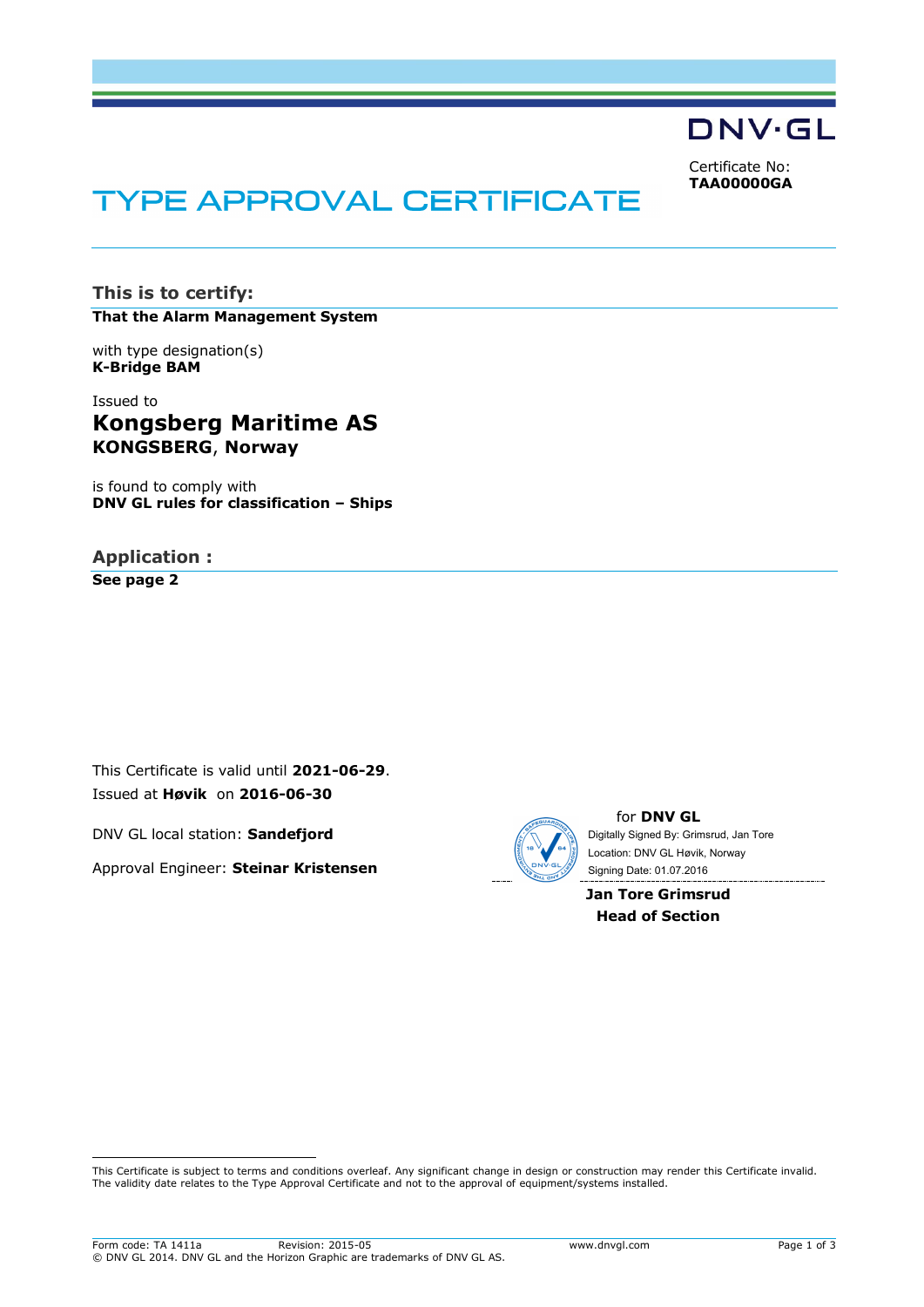Job Id: **262.1-022790-1** Certificate No: **TAA00000GA**

#### **Product description**

K-Bridge BAM is integrated with K-Bridge Conning, running on the K-Bridge Operator Station.

See separate DNV GL Type Approval certificate TAA00000FJ for details on Hardware for K-Bridge Operator Station.

Software: K-Bridge 7.1.4

#### **Application/Limitation**

- K-Bridge BAM is found to comply with requirements for Bridge Alert Management System in the following rules:
	- o DNV Rules Pt.6 Ch.8 and DNV Rules Pt.6. Ch.20 (2014-01)
	- o DNV GL Rules Pt.6 Ch.3. Sec.5 (2016-01)
- Installation to be performed according to the manufactures documentation, as listed in Type Examination Documentation.

| <b>DNV</b><br><b>GL No</b> | Doc. Id    | Rev.                  | <b>Description</b>                                                                             |
|----------------------------|------------|-----------------------|------------------------------------------------------------------------------------------------|
| $\mathsf{Q}$               | TAA00000FJ | $2016 -$<br>$06 - 30$ | Certificate: DNV GL, Type Approval of K-Bridge and K-Nav System<br>Platforms                   |
| $\overline{7}$             | 415228     | A                     | Report: Kongsberg Maritime, K-Bridge BAM Type Approval test<br>report                          |
| 6                          | 401087     | A                     | Manual: Kongsberg Maritime, K-Bridge Conning Built-In Operator<br>Station, Maintenance manual  |
| 5                          | 401086     | A                     | Manual: Kongsberg Maritime, KM05 K-Bridge Conning Operator<br>Station, Maintenance Manual      |
| $\overline{4}$             | 400984     | A                     | Manual: Kongsberg Maritime, KM05 K-Bridge Conning Operator<br>Station, Installation Manual     |
| 3                          | 400942     | A                     | Manual: Kongsberg Maritime, K-Bridge Conning Built-In Operator<br>Station, Installation Manual |
| $\mathcal{P}$              | 400842     | C                     | Manual: Kongsberg Maritime, K-Bridge Conning-CAM-HMI Operator<br>Manual                        |
| $\mathbf{1}$               | 300892     | F                     | Manual: Kongsberg Maritime, K-Bridge Sensor Integrator<br><b>Installation Manual</b>           |

## **Type Approval documentation**

#### **Tests carried out**

- Environmental testing: IEC 60945 (2002)
- Serial interface testing:<br>IEC 61162-1 (2010)
- Presentation of Navigation information: IEC 62288 (2014)
- 

Performance testing: DNV GL Rules Pt.6 Ch.3 Sec.5, Relevant parts of MSC.302(87), Module B

### **Marking of product**

The Manufacturer and Type Designation to be applied to the equipment in a clearly visible location. In addition the equipment shall be marked with serial number, safe distance to magnetic compass, power consumption and/or supply voltage.